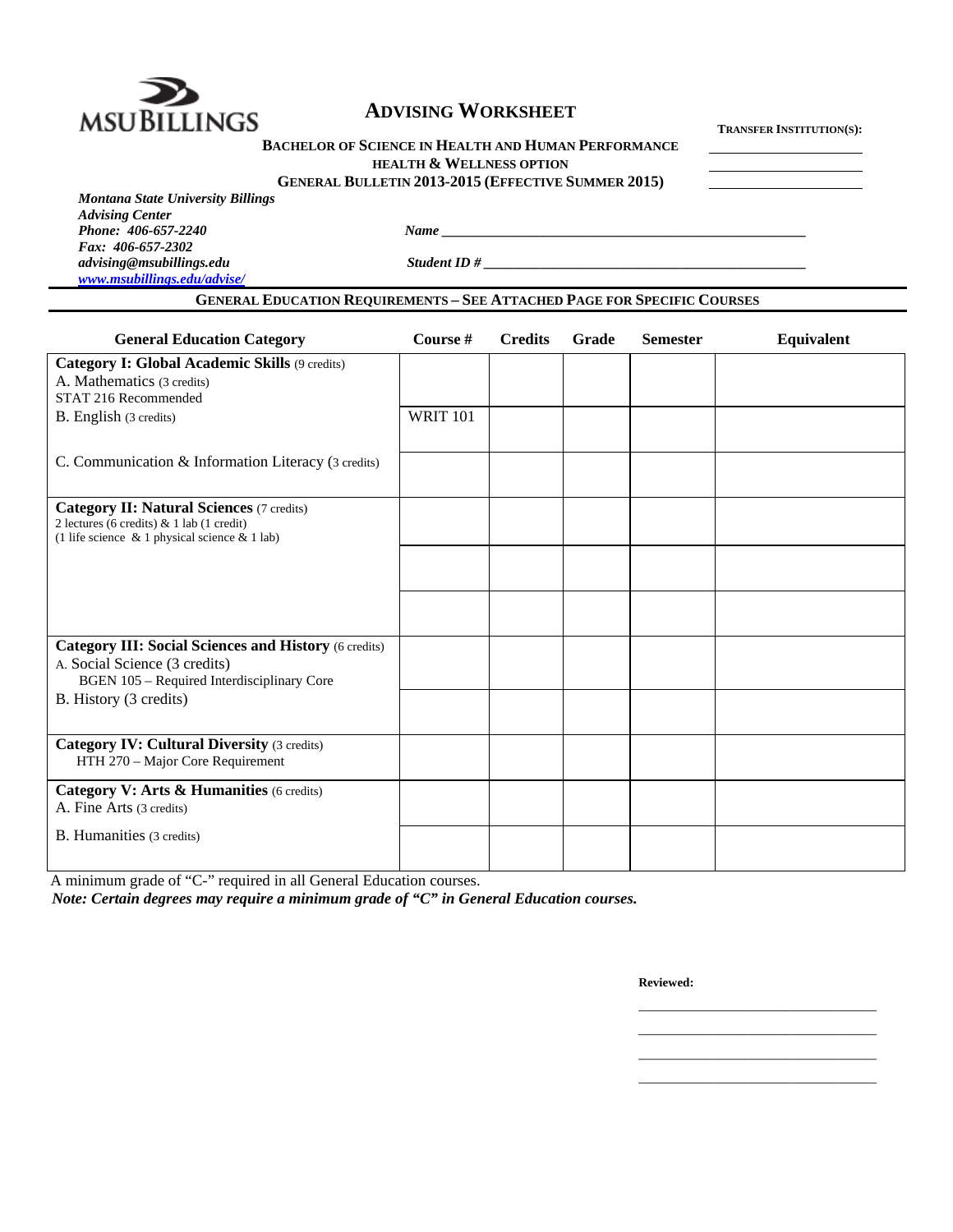# **GENERAL EDUCATION REQUIREMENTS**

| $105 -$ | Contemporary Mathematics                    | 3                                                                                                                                                                                                                                                                                                                                                                                      |
|---------|---------------------------------------------|----------------------------------------------------------------------------------------------------------------------------------------------------------------------------------------------------------------------------------------------------------------------------------------------------------------------------------------------------------------------------------------|
| 114     | <b>Extended Technical Mathematics</b>       | 3                                                                                                                                                                                                                                                                                                                                                                                      |
| 12.1    | College Algebra                             | 3                                                                                                                                                                                                                                                                                                                                                                                      |
|         | College Trigonometry                        | 3                                                                                                                                                                                                                                                                                                                                                                                      |
| 131     | Mathematics for Elementary Teachers II      | 3                                                                                                                                                                                                                                                                                                                                                                                      |
|         | <b>Finite Mathematics</b>                   | 4                                                                                                                                                                                                                                                                                                                                                                                      |
| 171     | Calculus I                                  | 4                                                                                                                                                                                                                                                                                                                                                                                      |
| STAT    | <b>Introduction to Statistical Concepts</b> | 3                                                                                                                                                                                                                                                                                                                                                                                      |
| 216     | Introduction to Statistics                  | 4                                                                                                                                                                                                                                                                                                                                                                                      |
|         |                                             |                                                                                                                                                                                                                                                                                                                                                                                        |
| 101     | College Writing I                           | 3                                                                                                                                                                                                                                                                                                                                                                                      |
| 121     | Introduction to Technical Writing           | 3                                                                                                                                                                                                                                                                                                                                                                                      |
| $122 -$ | Introduction to Business Writing            | 3                                                                                                                                                                                                                                                                                                                                                                                      |
| 201     | College Writing II                          | 3                                                                                                                                                                                                                                                                                                                                                                                      |
| 220     | Business & Professional Writing             | 3                                                                                                                                                                                                                                                                                                                                                                                      |
| 221     | <b>Intermediate Technical Writing</b>       | 3                                                                                                                                                                                                                                                                                                                                                                                      |
|         |                                             |                                                                                                                                                                                                                                                                                                                                                                                        |
| 111     | Introduction to Public Speaking             | 3                                                                                                                                                                                                                                                                                                                                                                                      |
|         |                                             |                                                                                                                                                                                                                                                                                                                                                                                        |
|         | Research in the Information Age             | 3                                                                                                                                                                                                                                                                                                                                                                                      |
| 150     | Computer Literacy                           | 3                                                                                                                                                                                                                                                                                                                                                                                      |
|         |                                             | <b>CATEGORY I: GLOBAL ACADEMIC SKILLS</b><br><b>9</b> credits<br>Students are required to take one course from each subcategory<br><b>Subcategory A - Mathematics</b><br>3 credits<br>122<br>143<br>141<br>3 credits<br><b>Subcategory B - English</b><br>Subcategory C- Communication & Information Literacy 3 credits<br>Introduction to Interpersonal Communication 3<br>115<br>125 |

**CATEGORY II: NATURAL SCIENCES 6 cr. lecture & 1 cr. lab** 

*Students are required to take one course from each subcategory and* 

| at least one corresponding lab or SCIN 101, 102, 103 & 104 |     |                                                                                     |              |  |
|------------------------------------------------------------|-----|-------------------------------------------------------------------------------------|--------------|--|
|                                                            |     | <b>Subcategory A – Life Sciences</b><br>3-4 credits                                 |              |  |
| <b>BIOB</b>                                                | 101 | Discover Biology                                                                    | 3            |  |
| <b>BIOB</b>                                                | 102 | Discover Biology Lab                                                                | 1            |  |
| <b>BIOB</b>                                                | 160 | Principles of Living Systems                                                        | 3            |  |
| <b>BIOB</b>                                                | 161 | Principles of Living Systems Lab                                                    | 1            |  |
|                                                            |     | <b>Subcategory B – Physical Sciences</b><br>3-4 credits                             |              |  |
| ASTR                                                       | 110 | Introduction to Astronomy                                                           | 3            |  |
| ASTR                                                       | 111 | Introduction to Astronomy Lab                                                       | 1            |  |
| <b>CHMY</b>                                                | 121 | <b>Introduction to General Chemistry</b>                                            | 3            |  |
| <b>CHMY</b>                                                | 122 | Introduction to General Chemistry Lab                                               | 1            |  |
| <b>CHMY</b>                                                | 141 | College Chemistry I                                                                 | 3            |  |
| <b>CHMY</b>                                                | 142 | College Chemistry Laboratory I                                                      | 1            |  |
| GEO                                                        | 101 | <b>Introduction to Physical Geology</b>                                             | 3            |  |
| GEO                                                        | 102 | Introduction to Physical Geology Laboratory                                         | $\mathbf{1}$ |  |
| <b>GPHY</b>                                                | 112 | Introduction to Physical Geography Lab                                              | 1            |  |
| <b>GPHY</b>                                                | 111 | Introduction to Physical Geography                                                  | 3            |  |
| <b>PHSX</b>                                                | 103 | Our Physical World                                                                  | 3            |  |
| PHSX                                                       | 104 | Our Physical World Lab                                                              | $\mathbf{1}$ |  |
| PHSX                                                       | 205 | College Physics I                                                                   | 3            |  |
| PHSX                                                       | 206 | College Physics I Lab                                                               | $\mathbf{1}$ |  |
| <b>PHSX</b>                                                | 105 | Fundamentals of Phys Sci                                                            | 3            |  |
| <b>PHSX</b>                                                | 106 | Fundamentals of Phys Sci Lab                                                        | 1            |  |
|                                                            |     | Subcategories A and B – Integrated Sciences<br>7 credits                            |              |  |
|                                                            |     | SCIN 101, 102, 103 $\&$ 104 Integrated Sciences<br>$3, \frac{1}{2}, 3, \frac{1}{2}$ |              |  |

|  | <b>CATEGORY III: SOCIAL SCIENCES AND HISTORY</b> | 6 credits |
|--|--------------------------------------------------|-----------|
|--|--------------------------------------------------|-----------|

| Students are required to take one course from each subcategory |     |                                        |           |  |  |
|----------------------------------------------------------------|-----|----------------------------------------|-----------|--|--|
|                                                                |     | <b>Subcategory A – Social Sciences</b> | 3 credits |  |  |
| <b>ANTY</b>                                                    | 217 | Physical Anthropology & Archeology     | 3         |  |  |
| <b>BGEN</b>                                                    | 105 | <b>Introduction to Business</b>        | 3         |  |  |
| <b>COMX</b>                                                    | 106 | Communicating in a Dynamic Workplace   | 3         |  |  |
| <b>ECNS</b>                                                    | 201 | Principles of Microeconomics           | 3         |  |  |
| <b>ECNS</b>                                                    | 202 | Principles of Macroeconomics           | 3         |  |  |
| <b>EDU</b>                                                     | 105 | <b>Education and Democracy</b>         | 3         |  |  |
| <b>GPHY</b>                                                    | 141 | Geography of World Regions             | 3         |  |  |
| HTH                                                            | 110 | Personal Health and Wellness           | 3         |  |  |
| <b>PSCI</b>                                                    | 220 | Introduction to Comparative Government | 3         |  |  |
| <b>PSCI</b>                                                    | 210 | Introduction to American Government    | 3         |  |  |
| <b>PSYX</b>                                                    | 100 | Introduction to Psychology             | 3         |  |  |
| <b>PSYX</b>                                                    | 231 | Human Relations                        | 3         |  |  |
| SOCI                                                           | 101 | Introduction to Sociology              | 3         |  |  |
| SOCI                                                           | 201 | Social Problems                        |           |  |  |

|      |     | Subcategory B - History                 | 3 credits |
|------|-----|-----------------------------------------|-----------|
| HSTA | 101 | American History I                      |           |
| HSTA | 102 | American History II                     | 3         |
| HSTR | 101 | <b>Western Civilization I</b>           | 3         |
| HSTR | 102 | <b>Western Civilization II</b>          | 3         |
| HSTR | 103 | Honors Western Civilization I           | 3         |
| HSTR | 104 | Honors Western Civilization II          | 3         |
| PSCI | 230 | Introduction to International Relations | 3         |
|      |     |                                         |           |

|             | <b>CATEGORY IV: CULTURAL DIVERSITY</b><br>3 credits |                                             |  |   |  |  |
|-------------|-----------------------------------------------------|---------------------------------------------|--|---|--|--|
| <b>ANTY</b> | 220                                                 | Culture and Society                         |  | 3 |  |  |
| ARTH        | 160                                                 | Global Visual Culture                       |  | 3 |  |  |
| <b>COMX</b> | 212                                                 | Introduction to Intercultural Communication |  | 3 |  |  |
| <b>GPHY</b> | 121                                                 | Human Geography                             |  | 3 |  |  |
| <b>HTH</b>  | 270                                                 | Global Health Issues                        |  | 3 |  |  |
| LIT         | 230                                                 | World Literature Survey                     |  | 3 |  |  |
| MUSI        | 207                                                 | World Music                                 |  | 3 |  |  |
| <b>NASX</b> | 105                                                 | Introduction to Native American Studies     |  | 3 |  |  |
| <b>NASX</b> | 205                                                 | Native Americans in Contemporary Society    |  | 3 |  |  |
| PHL         | 271                                                 | Philosophy & Religion of India              |  | 3 |  |  |
| PHI.        | 272                                                 | Philosophy & Religion of China/Tibet/Japan  |  | 3 |  |  |
| <b>REHA</b> | 201                                                 | Introduction to Diversity                   |  | 3 |  |  |
| <b>RLST</b> | 170                                                 | The Religious Quest                         |  | 3 |  |  |
| A&SC/       |                                                     |                                             |  |   |  |  |
| SOCI/WS 274 |                                                     | Women, Culture, and Society                 |  | 3 |  |  |
| <b>SPNS</b> | 150                                                 | The Hispanic Tradition                      |  |   |  |  |

|                                                                |     | <b>CATEGORY V: ARTS &amp; HUMANITIES</b>   | 6 credits                                  |  |  |
|----------------------------------------------------------------|-----|--------------------------------------------|--------------------------------------------|--|--|
| Students are required to take one course from each subcategory |     |                                            |                                            |  |  |
|                                                                |     | <b>Subcategory A - Fine Arts</b>           | 3 credits                                  |  |  |
| ARTZ                                                           | 101 | Art Fundamentals                           | 3                                          |  |  |
| ARTZ                                                           | 131 | Ceramics for Non-majors                    | 3                                          |  |  |
| <b>ARTZ</b>                                                    | 105 | Visual Language-Drawing                    | $\begin{array}{c} 3 \\ 3 \\ 3 \end{array}$ |  |  |
| FILM                                                           | 160 | Introduction to World Cinema               |                                            |  |  |
| <b>MART</b>                                                    | 260 | <b>Computer Presentation and Animation</b> |                                            |  |  |
| <b>CRWR</b>                                                    | 240 | Intro Creative Writing Workshop            | 3                                          |  |  |
| LIT                                                            | 270 | Film & Literature                          | 3                                          |  |  |
| MUSI                                                           | 101 | <b>Enjoyment of Music</b>                  | $\overline{3}$                             |  |  |
| <b>MUSI</b>                                                    | 114 | Band: MSUB Symphonic                       | 1                                          |  |  |
| MUSI                                                           | 131 | Jazz Ensemble I: MSUB                      | 1                                          |  |  |
| MUSI                                                           | 147 | Choral Ensemble: University Chorus         | 1                                          |  |  |
| THTR                                                           | 101 | Introduction to Theatre                    | 3                                          |  |  |
| THTR                                                           | 120 | Introduction to Acting I                   | 3                                          |  |  |
|                                                                |     | <b>Subcategory B - Humanities</b>          | 3 credits                                  |  |  |
| <b>ARTH</b>                                                    | 150 | Introduction to Art History                | 3                                          |  |  |
| <b>HONR</b>                                                    | 111 | Perspectives and Understanding             | 3                                          |  |  |
| LIT                                                            | 110 | Introduction to Literature                 | $\begin{array}{c} 3 \\ 3 \\ 3 \end{array}$ |  |  |
| LIT                                                            | 240 | The Bible as Literature                    |                                            |  |  |
| PHI.                                                           | 110 | Introduction to Ethics                     |                                            |  |  |
| PHL                                                            | 111 | Philosophies of Life                       | $\overline{3}$                             |  |  |
| Total                                                          |     |                                            | 31                                         |  |  |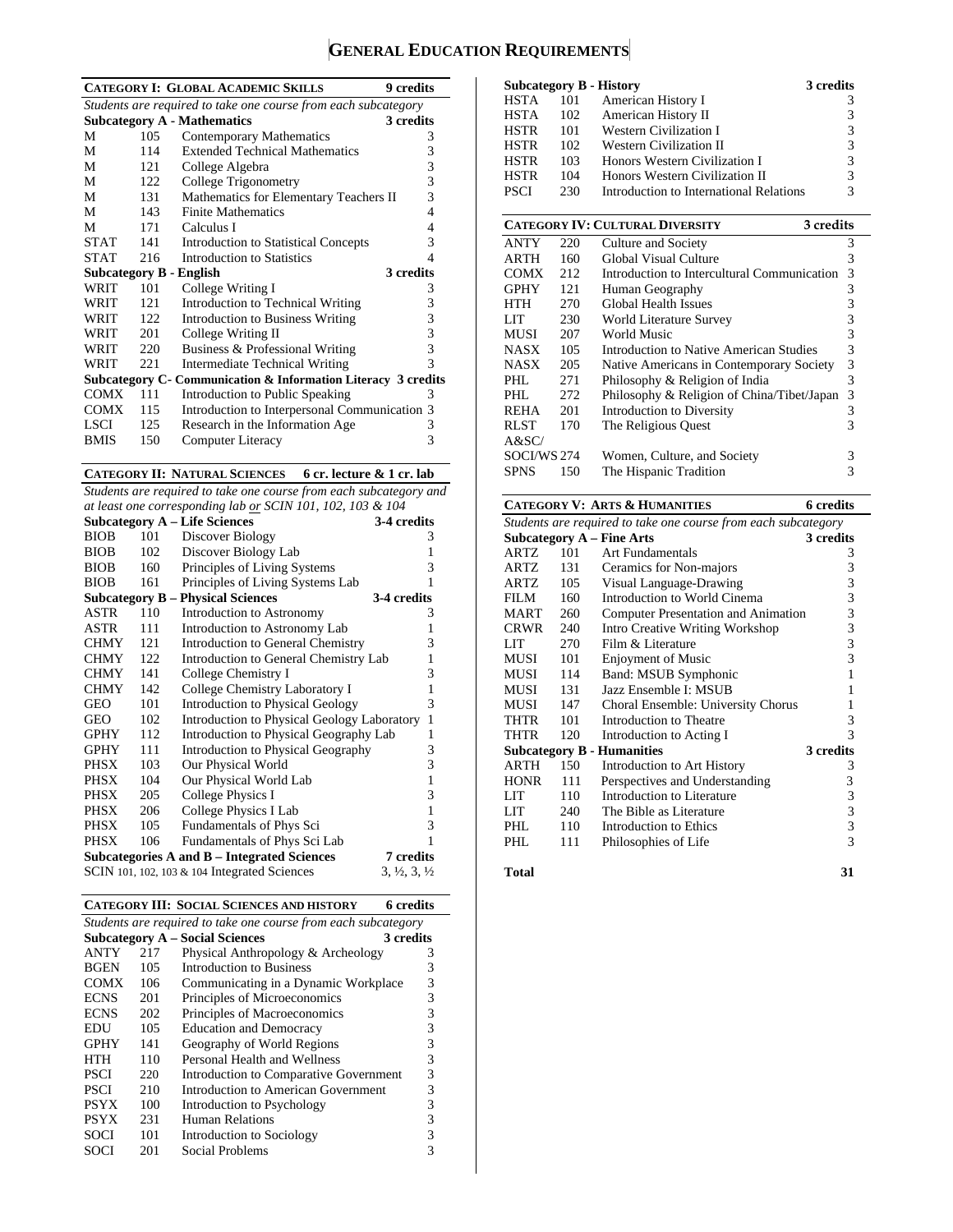|                                         |                                                                     | Course                                                   | <b>Credits</b> | Grade | <b>Semester</b> | Equivalent |  |  |
|-----------------------------------------|---------------------------------------------------------------------|----------------------------------------------------------|----------------|-------|-----------------|------------|--|--|
|                                         | A minimum grade of C- or better is required in all major coursework |                                                          |                |       |                 |            |  |  |
|                                         |                                                                     | <b>Health &amp; Wellness Major Core Required Courses</b> |                |       |                 |            |  |  |
| <b>ACT</b>                              | 498                                                                 | Internship                                               | 3              |       |                 |            |  |  |
| <b>CHTH</b>                             | 250                                                                 | Introduction to Public Health                            | 3              |       |                 |            |  |  |
| <b>CHTH</b>                             | 317                                                                 | <b>Health Behavior Theories</b>                          | 3              |       |                 |            |  |  |
| <b>CHTH</b>                             | 355                                                                 | Theory and Practice of Community Health<br>Education     | 3              |       |                 |            |  |  |
| <b>CHTH</b>                             | 435                                                                 | Human Response to Stress                                 | $\mathcal{Z}$  |       |                 |            |  |  |
| <b>CHTH</b>                             | 450                                                                 | Worksite Health Promotion                                | 3              |       |                 |            |  |  |
| <b>ECP</b>                              | 120                                                                 | <b>Emergency Medical Responder</b>                       | 3              |       |                 |            |  |  |
| <b>HADM</b>                             | 440                                                                 | Managerial Epidemiology and the Public's Health          | 3              |       |                 |            |  |  |
| <b>HEE</b>                              | 340                                                                 | Methods of Health Education                              | 3              |       |                 |            |  |  |
| <b>KIN</b>                              | 364                                                                 | Research Methods in Health and Human<br>Performance      | 3              |       |                 |            |  |  |
| $*$ HTH                                 | 270                                                                 | <b>Global Health Issues</b>                              | 3              |       |                 |            |  |  |
| <b>KIN</b>                              | 105                                                                 | Foundations of Exercise Science                          | 3              |       |                 |            |  |  |
| <b>KIN</b>                              | 106                                                                 | Foundations of Exercise Science Lab                      | 1              |       |                 |            |  |  |
| <b>KIN</b>                              | 320                                                                 | <b>Exercise Physiology</b>                               | 3              |       |                 |            |  |  |
| <b>KIN</b>                              | 321                                                                 | <b>Exercise Physiology Lab</b>                           | $\mathbf{1}$   |       |                 |            |  |  |
| <b>KIN</b>                              | 322/                                                                | Kinesiology                                              | 3              |       |                 |            |  |  |
|                                         | 323                                                                 | Anatomical Kinesiology Lab                               |                |       |                 |            |  |  |
| $\underline{\mathbf{OR}}$<br><b>KIN</b> | 325/                                                                | <b>Biomechanics</b>                                      | 1              |       |                 |            |  |  |
|                                         | 328                                                                 | Kinesiology and Biomechanics Lab                         |                |       |                 |            |  |  |
| <b>KIN</b>                              | 415                                                                 | <b>Advanced Exercise Testing and Prescription</b>        | 3              |       |                 |            |  |  |
| <b>ANUTR</b>                            | 411                                                                 | Nutrition for Sports and Exercise                        | 3              |       |                 |            |  |  |
| #PSYX                                   | 222                                                                 | <b>Psychological Statistics</b>                          | 3              |       |                 |            |  |  |

^Prerequisite NUTR 221.

## #Prerequisite STAT 216.

### **Health and Wellness Electives**

Select **at least 17 credits** with advisor assistance. This list is illustrative but not definitive. Students may choose a minor in lieu of electives.

| CRCCH VCS.  |         |                                             |     |  |  |
|-------------|---------|---------------------------------------------|-----|--|--|
| <b>ACT</b>  | 499     | <b>Senior Thesis</b>                        |     |  |  |
| <b>CHTH</b> | 410     | High Level Wellness Through Decision Making | 3   |  |  |
| <b>HADM</b> | 210     | Introduction to the U.S. Healthcare System  | 3   |  |  |
| <b>HTH</b>  | 411     | Alcohol, Tobacco, and Other Drug Prevention | 3   |  |  |
| <b>HTH</b>  | 425     | <b>Health and Sexuality</b>                 | 3   |  |  |
| <b>HTH</b>  | 435     | Health and Wellness Across the Lifespan     | 3   |  |  |
| <b>PSYX</b> | 333     | Psychology of Aging                         | 3   |  |  |
| <b>PSYX</b> | 370/371 | Psychology of Learning w/ Lab               | 3/1 |  |  |
| <b>SOCI</b> | 380     | Sociology of Health and Medicine            | 3   |  |  |
|             |         |                                             |     |  |  |

## **Required Interdisciplinary Core**

| *BGEN       | 105 | <b>Introduction to Business</b>          |   |  |  |
|-------------|-----|------------------------------------------|---|--|--|
| <b>BIOH</b> | 301 | Human Physiology and Anatomy I           |   |  |  |
| <b>BIOH</b> | 302 | Human Physiology and Anatomy I Lab       |   |  |  |
| <b>BIOH</b> | 311 | Human Physiology and Anatomy II          | 3 |  |  |
| <b>BIOH</b> | 312 | Human Physiology and Anatomy Lab II      |   |  |  |
| <b>BIOM</b> | 250 | Microbiology for the Health Sciences     | 3 |  |  |
| <b>BIOM</b> | 251 | Microbiology for the Health Sciences Lab |   |  |  |
| <b>BMKT</b> | 325 | Principles of Marketing                  | 3 |  |  |

\*May satisfy General Education requirements.